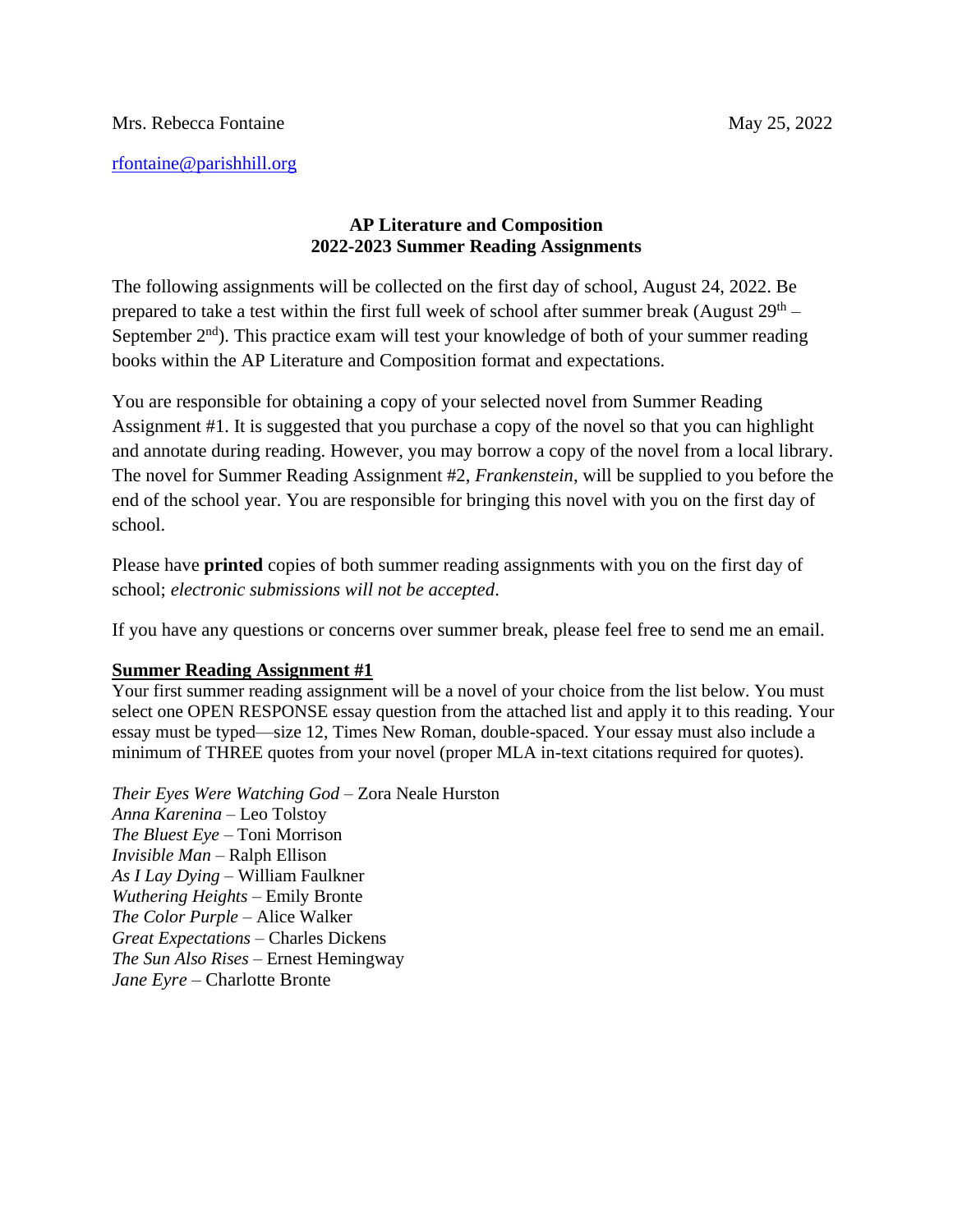## **Open Response Questions**

#1 Morally ambiguous characters - characters whose behavior discourages readers from identifying with them as purely good or purely evil - are at the heart of many works of literature. Choose a novel or play in which a morally ambiguous character plays a pivotal role. Then write and essay in which you explain how the character can be viewed as morally ambiguous and why his or her moral ambiguity is significant to the work as a whole. Avoid mere plot summary.

#2 Novels and plays often depict characters caught between colliding cultures – national, regional, ethnic, religious, institutional. Such collisions can call a character's unique sense of identity into question. Select a novel or play in which a character responds to such a cultural collision. Then write a well-organized essay in which you describe the character's response and explain its relevance to the work as a whole.

#3 The most important themes in literature are sometimes developed in scenes in which a death or deaths take place. Choose a novel or play and write a well-organized essay in which you show how a specific death scene helps to illuminate the meaning of the work as a whole. Avoid mere plot summary.

#4 One of the strongest human drives seems to be a desire for power. Write an essay in which you discuss how a character in a novel or drama struggles to free himself or herself from the power of others or seeks to gain power over others. Be sure to demonstrate in your essay how the author uses this power struggle to enhance the meaning of the work.

#5 In many works of literature, a physical journey – the literal movement form one place to another – plays a central role. Choose a novel, play or epic poem in which a physical journey is an important element and discuss how the journey adds to the meaning of the work as a whole. Avoid mere plot summary.

#6 In many works of literature, past events can effect, positively or negatively, the present actions, attitudes, or values of a character. Choose a novel or play in which a character must contend with some aspect of the past, either personal or societal. Then write an essay in which you show how the character's relationship to the past contributes to the meaning of the work as a whole.

#7 Works of literature often depict acts of betrayal. Friends and even family may betray a protagonist; main characters may likewise be guilty of treachery or may betray their own values. Select a novel or play that includes such acts of betrayal. Then, in a well written essay, analyze the nature of the betrayal and show how it contributes to the work as a whole.